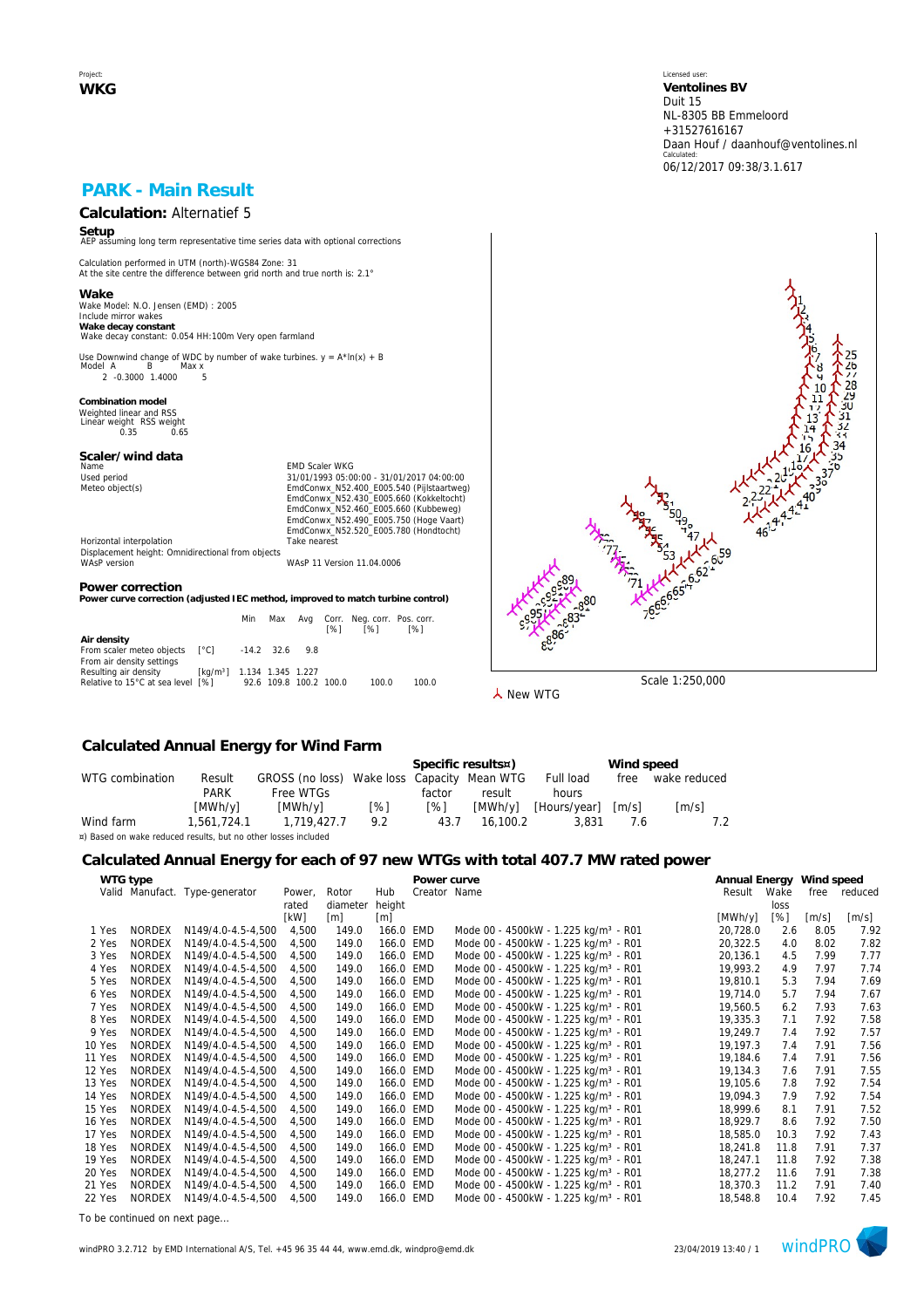Licensed user: **Ventolines BV**  Duit 15 NL-8305 BB Emmeloord +31527616167 Daan Houf / daanhouf@ventolines.nl Calculated: 06/12/2017 09:38/3.1.617

## **PARK - Main Result Calculation:** Alternatief 5

|                  | continued from previous page   |                                          |                 |                          |                        |                      |                                                                                                                     |                          |              |              |              |
|------------------|--------------------------------|------------------------------------------|-----------------|--------------------------|------------------------|----------------------|---------------------------------------------------------------------------------------------------------------------|--------------------------|--------------|--------------|--------------|
| WTG type         |                                |                                          |                 |                          |                        |                      | Power curve                                                                                                         | Annual Energy Wind speed |              |              |              |
|                  |                                | Valid Manufact. Type-generator           | Power,<br>rated | Rotor<br>diameter height | Hub                    |                      | Creator Name                                                                                                        | Result                   | Wake<br>loss | free         | reduced      |
|                  |                                |                                          | [kW]            | [m]                      | [m]                    |                      |                                                                                                                     | [MWh/y]                  | [%]          | [m/s]        | [m/s]        |
| 23 Yes           | NORDEX                         | N149/4.0-4.5-4,500                       | 4,500           | 149.0                    | 166.0 EMD              |                      | Mode 00 - 4500kW - 1.225 kg/m <sup>3</sup> - R01                                                                    | 18,790.4                 | 9.2          | 7.92         | 7.49         |
| 24 Yes           | <b>NORDEX</b>                  | N149/4.0-4.5-4,500                       | 4,500           | 149.0                    | 166.0 EMD              |                      | Mode 00 - 4500kW - 1.225 kg/m <sup>3</sup> - R01                                                                    | 19,413.8                 | 5.9          | 7.89         | 7.62         |
| 25 Yes           | <b>NORDEX</b>                  | N149/4.0-4.5-4,500                       | 4,500           | 149.0                    | 166.0 EMD              |                      | Mode 00 - 4500kW - 1.225 kg/m <sup>3</sup> - R01                                                                    | 19,520.9                 | 6.8          | 7.96         | 7.64         |
| 26 Yes           | <b>NORDEX</b>                  | N149/4.0-4.5-4,500                       | 4,500           | 149.0                    | 166.0 EMD              |                      | Mode 00 - 4500kW - 1.225 kg/m <sup>3</sup> - R01                                                                    | 19,273.5                 | 7.9          | 7.96         | 7.59         |
| 27 Yes           | NORDEX                         | N149/4.0-4.5-4,500                       | 4,500           | 149.0                    | 166.0 EMD              |                      | Mode 00 - 4500kW - 1.225 kg/m <sup>3</sup> - R01                                                                    | 19,179.5                 | 8.3          | 7.96         | 7.57         |
| 28 Yes           | NORDEX                         | N149/4.0-4.5-4,500                       | 4,500           | 149.0                    | 166.0 EMD              |                      | Mode 00 - 4500kW - 1.225 kg/m <sup>3</sup> - R01                                                                    | 19,052.0                 | 8.8          | 7.96         | 7.54         |
| 29 Yes           | <b>NORDEX</b>                  | N149/4.0-4.5-4,500                       | 4,500           | 149.0                    | 166.0 EMD              |                      | Mode 00 - 4500kW - 1.225 kg/m <sup>3</sup> - R01                                                                    | 18,970.6                 | 9.0          | 7.95         | 7.52         |
| 30 Yes           | NORDEX                         | N149/4.0-4.5-4,500                       | 4,500           | 149.0                    | 166.0 EMD              |                      | Mode 00 - 4500kW - 1.225 kg/m <sup>3</sup> - R01                                                                    | 18,972.6                 | 9.0          | 7.96         | 7.53         |
| 31 Yes           | <b>NORDEX</b>                  | N149/4.0-4.5-4,500                       | 4,500           | 149.0                    | 166.0 EMD              |                      | Mode 00 - 4500kW - 1.225 kg/m <sup>3</sup> - R01                                                                    | 18,911.1                 | 9.1          | 7.94         | 7.51         |
| 32 Yes           | NORDEX                         | N149/4.0-4.5-4,500                       | 4,500           | 149.0                    | 166.0 EMD              |                      | Mode 00 - 4500kW - 1.225 kg/m <sup>3</sup> - R01                                                                    | 18,948.1                 | 9.0          | 7.95         | 7.52         |
| 33 Yes<br>34 Yes | <b>NORDEX</b><br>NORDEX        | N149/4.0-4.5-4,500<br>N149/4.0-4.5-4,500 | 4,500<br>4,500  | 149.0<br>149.0           | 166.0 EMD<br>166.0 EMD |                      | Mode 00 - 4500kW - 1.225 kg/m <sup>3</sup> - R01<br>Mode 00 - 4500kW - 1.225 kg/m <sup>3</sup> - R01                | 18,939.5<br>18,927.8     | 9.0<br>9.0   | 7.95<br>7.95 | 7.51<br>7.51 |
| 35 Yes           | <b>NORDEX</b>                  | N149/4.0-4.5-4,500                       | 4,500           | 149.0                    | 166.0 EMD              |                      | Mode 00 - 4500kW - 1.225 kg/m <sup>3</sup> - R01                                                                    | 18,836.0                 | 9.3          | 7.93         | 7.48         |
| 36 Yes           | NORDEX                         | N149/4.0-4.5-4,500                       | 4,500           | 149.0                    | 166.0 EMD              |                      | Mode 00 - 4500kW - 1.225 kg/m <sup>3</sup> - R01                                                                    | 18,547.5                 | 10.7         | 7.94         | 7.43         |
| 37 Yes           | <b>NORDEX</b>                  | N149/4.0-4.5-4,500                       | 4,500           | 149.0                    | 166.0 EMD              |                      | Mode 00 - 4500kW - 1.225 kg/m <sup>3</sup> - R01                                                                    | 18,451.0                 | 11.1         | 7.93         | 7.41         |
| 38 Yes           | NORDEX                         | N149/4.0-4.5-4,500                       | 4,500           | 149.0                    | 166.0 EMD              |                      | Mode 00 - 4500kW - 1.225 kg/m <sup>3</sup> - R01                                                                    | 18,477.6                 | 10.9         | 7.93         | 7.42         |
| 39 Yes           | <b>NORDEX</b>                  | N149/4.0-4.5-4,500                       | 4,500           | 149.0                    | 166.0 EMD              |                      | Mode 00 - 4500kW - 1.225 kg/m <sup>3</sup> - R01                                                                    | 18,536.1                 | 10.6         | 7.93         | 7.43         |
| 40 Yes           | NORDEX                         | N149/4.0-4.5-4,500                       | 4,500           | 149.0                    | 166.0 EMD              |                      | Mode 00 - 4500kW - 1.225 kg/m <sup>3</sup> - R01                                                                    | 18,596.8                 | 10.4         | 7.94         | 7.45         |
| 41 Yes           | <b>NORDEX</b>                  | N149/4.0-4.5-4,500                       | 4,500           | 149.0                    | 166.0 EMD              |                      | Mode 00 - 4500kW - 1.225 kg/m <sup>3</sup> - R01                                                                    | 18,407.1                 | 11.3         | 7.94         | 7.42         |
| 42 Yes           | <b>NORDEX</b>                  | N149/4.0-4.5-4,500                       | 4,500           | 149.0                    | 166.0 EMD              |                      | Mode 00 - 4500kW - 1.225 kg/m <sup>3</sup> - R01                                                                    | 18,398.9                 | 11.5         | 7.95         | 7.43         |
| 43 Yes           | <b>NORDEX</b>                  | N149/4.0-4.5-4,500                       | 4,500           | 149.0                    | 166.0 EMD              |                      | Mode 00 - 4500kW - 1.225 kg/m <sup>3</sup> - R01                                                                    | 18,447.6                 | 11.2         | 7.95         | 7.44         |
| 44 Yes           | NORDEX                         | N149/4.0-4.5-4,500                       | 4,500           | 149.0                    | 166.0 EMD              |                      | Mode 00 - 4500kW - 1.225 kg/m <sup>3</sup> - R01                                                                    | 18,578.9                 | 10.6         | 7.96         | 7.47         |
| 45 Yes           | NORDEX                         | N149/4.0-4.5-4,500                       | 4,500           | 149.0                    | 166.0 EMD              |                      | Mode 00 - 4500kW - 1.225 kg/m <sup>3</sup> - R01                                                                    | 18,836.6                 | 9.5          | 7.96         | 7.53         |
| 46 Yes           | NORDEX                         | N149/4.0-4.5-4,500                       | 4,500           | 149.0                    | 166.0 EMD              |                      | Mode 00 - 4500kW - 1.225 kg/m <sup>3</sup> - R01                                                                    | 19,593.6                 | 5.9          | 7.98         | 7.71         |
| 47 Yes           | NORDEX                         | N149/4.0-4.5-4,500                       | 4,500           | 149.0                    | 166.0 EMD              |                      | Mode 00 - 4500kW - 1.225 kg/m <sup>3</sup> - R01                                                                    | 19,054.5                 | 8.1          | 7.94         | 7.56         |
| 48 Yes           | <b>NORDEX</b>                  | N149/4.0-4.5-4,500                       | 4,500           | 149.0                    | 166.0 EMD              |                      | Mode 00 - 4500kW - 1.225 kg/m <sup>3</sup> - R01                                                                    | 18,916.8                 | 8.9          | 7.95         | 7.52         |
| 49 Yes           | NORDEX                         | N149/4.0-4.5-4,500                       | 4,500           | 149.0                    | 166.0 EMD              |                      | Mode 00 - 4500kW - 1.225 kg/m <sup>3</sup> - R01                                                                    | 18,954.2                 | 8.8          | 7.95         | 7.53         |
| 50 Yes           | <b>NORDEX</b>                  | N149/4.0-4.5-4,500                       | 4,500           | 149.0                    | 166.0 EMD              |                      | Mode 00 - 4500kW - 1.225 kg/m <sup>3</sup> - R01                                                                    | 19,007.2                 | 8.4          | 7.94         | 7.53         |
| 51 Yes<br>52 Yes | NORDEX<br><b>NORDEX</b>        | N149/4.0-4.5-4,500                       | 4,500<br>4,500  | 149.0<br>149.0           | 166.0 EMD<br>166.0 EMD |                      | Mode 00 - 4500kW - 1.225 kg/m <sup>3</sup> - R01<br>Mode 00 - 4500kW - 1.225 kg/m <sup>3</sup> - R01                | 19,211.4                 | 7.5<br>5.2   | 7.94<br>7.94 | 7.58<br>7.67 |
| 53 Yes           | NORDEX                         | N149/4.0-4.5-4,500<br>N149/4.0-4.5-4,500 | 4,500           | 149.0                    | 166.0 EMD              |                      | Mode 00 - 4500kW - 1.225 kg/m <sup>3</sup> - R01                                                                    | 19,663.1<br>19,219.4     | 7.5          | 7.95         | 7.59         |
| 54 Yes           | <b>NORDEX</b>                  | N149/4.0-4.5-4,500                       | 4,500           | 149.0                    | 166.0 EMD              |                      | Mode 00 - 4500kW - 1.225 kg/m <sup>3</sup> - R01                                                                    | 18,998.5                 | 8.3          | 7.93         | 7.53         |
| 55 Yes           | NORDEX                         | N149/4.0-4.5-4,500                       | 4,500           | 149.0                    | 166.0 EMD              |                      | Mode 00 - 4500kW - 1.225 kg/m <sup>3</sup> - R01                                                                    | 19,068.9                 | 8.3          | 7.95         | 7.55         |
| 56 Yes           | <b>NORDEX</b>                  | N149/4.0-4.5-4,500                       | 4,500           | 149.0                    | 166.0 EMD              |                      | Mode 00 - 4500kW - 1.225 kg/m <sup>3</sup> - R01                                                                    | 19,118.4                 | 8.0          | 7.95         | 7.56         |
| 57 Yes           | NORDEX                         | N149/4.0-4.5-4,500                       | 4,500           | 149.0                    | 166.0 EMD              |                      | Mode 00 - 4500kW - 1.225 kg/m <sup>3</sup> - R01                                                                    | 19,225.0                 | 7.3          | 7.93         | 7.57         |
| 58 Yes           | <b>NORDEX</b>                  | N149/4.0-4.5-4,500                       | 4,500           | 149.0                    | 166.0 EMD              |                      | Mode 00 - 4500kW - 1.225 kg/m <sup>3</sup> - R01                                                                    | 19,669.6                 | 5.2          | 7.93         | 7.67         |
| 59 Yes           | NORDEX                         | N149/4.0-4.5-4,500                       | 4,500           | 149.0                    | 166.0 EMD              |                      | Mode 00 - 4500kW - 1.225 kg/m <sup>3</sup> - R01                                                                    | 18,777.7                 | 9.8          | 7.98         | 7.52         |
| 60 Yes           | <b>NORDEX</b>                  | N149/4.0-4.5-4,500                       | 4,500           | 149.0                    | 166.0 EMD              |                      | Mode 00 - 4500kW - 1.225 kg/m <sup>3</sup> - R01                                                                    | 18,540.3                 | 10.9         | 7.98         | 7.47         |
| 61 Yes           | <b>NORDEX</b>                  | N149/4.0-4.5-4,500                       | 4,500           | 149.0                    | 166.0 EMD              |                      | Mode 00 - 4500kW - 1.225 kg/m <sup>3</sup> - R01                                                                    | 18,529.7                 | 11.1         | 7.98         | 7.47         |
| 62 Yes           | <b>NORDEX</b>                  | N149/4.0-4.5-4,500                       | 4,500           | 149.0                    | 166.0 EMD              |                      | Mode 00 - 4500kW - 1.225 kg/m <sup>3</sup> - R01                                                                    | 18,558.3                 | 10.9         | 7.97         | 7.47         |
| 63 Yes           | NORDEX                         | N149/4.0-4.5-4,500                       | 4,500           | 149.0                    | 166.0 EMD              |                      | Mode 00 - 4500kW - 1.225 kg/m <sup>3</sup> - R01                                                                    | 18,649.6                 | 10.6         | 7.99         | 7.49         |
| 64 Yes           | NORDEX                         | N149/4.0-4.5-4,500                       | 4,500           | 149.0                    | 166.0 EMD              |                      | Mode 00 - 4500kW - 1.225 kg/m <sup>3</sup> - R01                                                                    | 18,788.2                 | 10.0         | 7.99         | 7.51         |
| 65 Yes           | <b>NORDEX</b>                  | N149/4.0-4.5-4,500                       | 4,500           | 149.0                    | 166.0 EMD              |                      | Mode 00 - 4500kW - 1.225 kg/m <sup>3</sup> - R01                                                                    | 19,298.3                 | 7.5          | 7.98         | 7.61         |
| 66 Yes           | <b>VESTAS</b>                  | V117-3.6-3,600                           | 3,600           | 117.0                    |                        | 97.5 EMD             | Level 0 - Calculated - Modes PO1 & PO1-0S - 01-2016                                                                 | 10,028.6                 | 14.1         | 7.07         | 6.58         |
| 67 Yes           | <b>VESTAS</b>                  | V117-3.6-3,600                           | 3,600           | 117.0                    |                        | 97.5 EMD             | Level 0 - Calculated - Modes PO1 & PO1-0S - 01-2016                                                                 | 10,071.4                 | 13.6         | 7.06         | 6.59         |
| 68 Yes           | <b>VESTAS</b>                  | V117-3.6-3,600                           | 3,600           | 117.0                    |                        | 97.5 EMD             | Level 0 - Calculated - Modes PO1 & PO1-0S - 01-2016                                                                 | 10,142.7                 | 12.8         | 7.06         | 6.61         |
| 69 Yes           | <b>VESTAS</b>                  | V117-3.6-3,600                           | 3,600           | 117.0                    |                        | 97.5 EMD             | Level 0 - Calculated - Modes PO1 & PO1-0S - 01-2016                                                                 | 10.302.2                 | 11.1         | 7.04         | 6.66         |
| 70 Yes<br>71 Yes | <b>VESTAS</b><br><b>VESTAS</b> | V117-3.6-3,600<br>V117-3.6-3,600         | 3,600<br>3,600  | 117.0<br>117.0           |                        | 97.5 EMD<br>97.5 EMD | Level 0 - Calculated - Modes PO1 & PO1-0S - 01-2016<br>Level 0 - Calculated - Modes PO1 & PO1-0S - 01-2016 10.444.3 | 10,996.0                 | 5.0<br>9.3   | 7.04<br>7.03 | 6.85         |
| 72 Yes           | VESTAS                         | V117-3.6-3,600                           | 3,600           | 117.0                    |                        | 97.5 EMD             | Level 0 - Calculated - Modes PO1 & PO1-0S - 01-2016                                                                 | 10,279.2                 | 11.0         | 7.03         | 6.69<br>6.64 |
| 73 Yes           | <b>VESTAS</b>                  | V117-3.6-3,600                           | 3,600           | 117.0                    |                        | 97.5 EMD             | Level 0 - Calculated - Modes PO1 & PO1-0S - 01-2016 10,192.2                                                        |                          | 11.2         | 7.02         | 6.61         |
| 74 Yes           | <b>VESTAS</b>                  | V117-3.6-3,600                           | 3,600           | 117.0                    |                        | 97.5 EMD             | Level 0 - Calculated - Modes PO1 & PO1-0S - 01-2016                                                                 | 10,182.5                 | 11.1         | 7.01         | 6.60         |
| 75 Yes           | <b>VESTAS</b>                  | V117-3.6-3,600                           | 3,600           | 117.0                    |                        | 97.5 EMD             | Level 0 - Calculated - Modes PO1 & PO1-0S - 01-2016                                                                 | 10,150.6                 | 11.2         | 7.00         | 6.60         |
| 76 Yes           | <b>VESTAS</b>                  | V117-3.6-3,600                           | 3,600           | 117.0                    |                        | 97.5 EMD             | Level 0 - Calculated - Modes PO1 & PO1-0S - 01-2016                                                                 | 10,138.7                 | 11.2         | 7.00         | 6.60         |
| 77 Yes           | <b>VESTAS</b>                  | V117-3.6-3,600                           | 3,600           | 117.0                    |                        | 97.5 EMD             | Level 0 - Calculated - Modes PO1 & PO1-0S - 01-2016                                                                 | 10,139.1                 | 10.8         | 6.98         | 6.60         |
| 78 Yes           | <b>VESTAS</b>                  | V117-3.6-3,600                           | 3,600           | 117.0                    |                        | 97.5 EMD             | Level 0 - Calculated - Modes PO1 & PO1-0S - 01-2016                                                                 | 10.239.5                 | 9.8          | 6.98         | 6.64         |
| 79 Yes           | <b>VESTAS</b>                  | V117-3.6-3,600                           | 3,600           | 117.0                    |                        | 97.5 EMD             | Level 0 - Calculated - Modes PO1 & PO1-0S - 01-2016                                                                 | 10,504.1                 | 6.7          | 6.95         | 6.72         |
| 80 Yes           | <b>VESTAS</b>                  | V117-3.6-3,600                           | 3,600           | 117.0                    |                        | 97.5 EMD             | Level 0 - Calculated - Modes PO1 & PO1-0S - 01-2016                                                                 | 9,906.0                  | 13.9         | 7.03         | 6.58         |
| 81 Yes           | <b>VESTAS</b>                  | V117-3.6-3,600                           | 3,600           | 117.0                    |                        | 97.5 EMD             | Level 0 - Calculated - Modes PO1 & PO1-0S - 01-2016                                                                 | 9,747.5                  | 14.9         | 7.01         | 6.52         |
| 82 Yes           | <b>VESTAS</b>                  | V117-3.6-3,600                           | 3,600           | 117.0                    |                        | 97.5 EMD             | Level 0 - Calculated - Modes PO1 & PO1-0S - 01-2016                                                                 | 9,822.9                  | 14.7         | 7.03         | 6.54         |
| 83 Yes           | <b>VESTAS</b>                  | V117-3.6-3,600                           | 3,600           | 117.0                    |                        | 97.5 EMD             | Level 0 - Calculated - Modes PO1 & PO1-0S - 01-2016                                                                 | 9,832.8                  | 14.4         | 7.02         | 6.54         |
| 84 Yes           | <b>VESTAS</b>                  | V117-3.6-3,600                           | 3,600           | 117.0                    |                        | 97.5 EMD             | Level 0 - Calculated - Modes PO1 & PO1-0S - 01-2016                                                                 | 9,952.5                  | 13.7         | 7.04         | 6.57         |
| 85 Yes           | <b>VESTAS</b>                  | V117-3.6-3,600                           | 3,600           | 117.0                    |                        | 97.5 EMD             | Level 0 - Calculated - Modes PO1 & PO1-0S - 01-2016                                                                 | 10,001.5                 | 13.0         | 7.02         | 6.59         |
| 86 Yes           | <b>VESTAS</b>                  | V117-3.6-3,600                           | 3,600           | 117.0                    |                        | 97.5 EMD             | Level 0 - Calculated - Modes PO1 & PO1-0S - 01-2016                                                                 | 10,164.5                 | 11.8         | 7.03         | 6.64         |
| 87 Yes           | <b>VESTAS</b>                  | V117-3.6-3,600                           | 3,600           | 117.0                    |                        | 97.5 EMD             | Level 0 - Calculated - Modes PO1 & PO1-0S - 01-2016                                                                 | 10,340.5                 | 9.9          | 7.02         | 6.69         |
| 88 Yes           | <b>VESTAS</b>                  | V117-3.6-3,600                           | 3,600           | 117.0                    |                        | 97.5 EMD             | Level 0 - Calculated - Modes PO1 & PO1-0S - 01-2016                                                                 | 11,028.9                 | 3.8          | 7.01         | 6.87         |
| 89 Yes           | <b>VESTAS</b>                  | V117-3.6-3,600                           | 3,600           | 117.0                    |                        | 97.5 EMD             | Level 0 - Calculated - Modes PO1 & PO1-0S - 01-2016                                                                 | 9,898.4                  | 13.1         | 6.99         | 6.58         |
| 90 Yes<br>91 Yes | <b>VESTAS</b><br>VESTAS        | V117-3.6-3,600<br>V117-3.6-3,600         | 3,600<br>3,600  | 117.0<br>117.0           |                        | 97.5 EMD<br>97.5 EMD | Level 0 - Calculated - Modes PO1 & PO1-0S - 01-2016<br>Level 0 - Calculated - Modes PO1 & PO1-0S - 01-2016          | 9,837.6<br>9,811.3       | 14.1<br>14.1 | 7.01<br>7.00 | 6.55<br>6.54 |
| 92 Yes           | <b>VESTAS</b>                  | V117-3.6-3,600                           | 3,600           | 117.0                    |                        | 97.5 EMD             | Level 0 - Calculated - Modes PO1 & PO1-0S - 01-2016                                                                 | 9,844.7                  | 13.9         | 7.01         | 6.55         |
| 93 Yes           | <b>VESTAS</b>                  | V117-3.6-3,600                           | 3,600           | 117.0                    |                        | 97.5 EMD             | Level 0 - Calculated - Modes PO1 & PO1-0S - 01-2016                                                                 | 9,890.5                  | 13.5         | 7.01         | 6.56         |
| 94 Yes           | VESTAS                         | V117-3.6-3,600                           | 3,600           | 117.0                    |                        | 97.5 EMD             | Level 0 - Calculated - Modes PO1 & PO1-0S - 01-2016                                                                 | 9,960.9                  | 12.9         | 7.01         | 6.58         |

*To be continued on next page...*

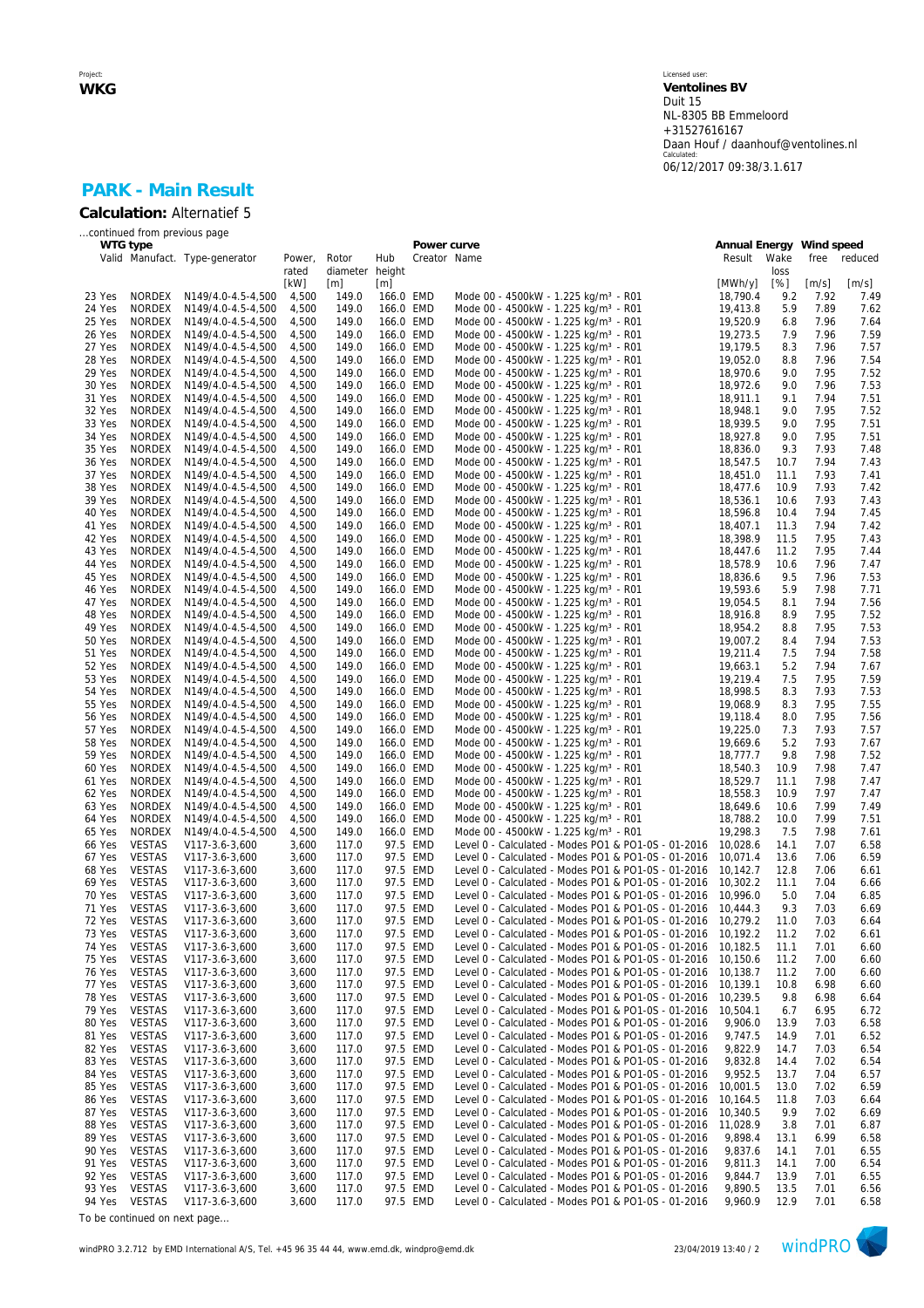# **PARK - Main Result**

**Calculation:** Alternatief 5 *...continued from previous page*

| WTG type                       |                         |                 |          | Power curve  |                                                              | Annual Energy Wind speed |                    |                     |                     |
|--------------------------------|-------------------------|-----------------|----------|--------------|--------------------------------------------------------------|--------------------------|--------------------|---------------------|---------------------|
| Valid Manufact. Type-generator | Power.                  | Rotor           | Hub      | Creator Name |                                                              | Result                   | Wake               |                     | free reduced        |
|                                | rated                   | diameter height |          |              |                                                              |                          | loss               |                     |                     |
|                                | [kW]                    | [m]             | [m]      |              |                                                              | [MWh/y]                  | $\lceil \% \rceil$ | $\lceil m/s \rceil$ | $\lceil m/s \rceil$ |
| VESTAS<br>95 Yes               | V117-3.6-3.600<br>3.600 | 117.0           | 97.5 EMD |              | Level 0 - Calculated - Modes PO1 & PO1-0S - 01-2016 10,084.4 |                          | 12.0               | 7.01                | 6.62                |
| <b>VESTAS</b><br>96 Yes        | V117-3.6-3.600<br>3.600 | 117.0           | 97.5 EMD |              | Level 0 - Calculated - Modes PO1 & PO1-0S - 01-2016 10,229.0 |                          | 10.3               | 7.00                | 6.66                |
| 97 Yes<br>VESTAS               | V117-3.6-3.600<br>3.600 | 117.0           | 97.5 EMD |              | Level 0 - Calculated - Modes PO1 & PO1-0S - 01-2016 10,937.7 |                          | 4.2                | 7.00                | 6.85                |

Annual Energy results do not include any losses apart from wake losses. Additional losses and uncertainty must be considered for an investment decision.

### **WTG siting**

|        | Dutch Stereo-RD/NAP 2008 |           |   |                                                                                                                      | Calculation period    |            |
|--------|--------------------------|-----------|---|----------------------------------------------------------------------------------------------------------------------|-----------------------|------------|
|        | X (east)                 | Y (north) |   | Z Row data/Description                                                                                               | Start                 | End        |
|        |                          |           | m |                                                                                                                      |                       |            |
| 1 New  |                          |           |   | 180,300.0 509,271.0 -4.1 NORDEX N149/4.0-4.5 4500 149.0 !O! hub: 166,0 m (TOT: 240,5 m) (6472)                       | 31/01/1993 31/01/2017 |            |
| 2 New  |                          |           |   | 180,464.0 508,725.0 -5.9 NORDEX N149/4.0-4.5 4500 149.0 !O! hub: 166,0 m (TOT: 240,5 m) (6473)                       | 31/01/1993 31/01/2017 |            |
| 3 New  |                          |           |   | 180,629.0 508,179.0 -4.5 NORDEX N149/4.0-4.5 4500 149.0 !O! hub: 166,0 m (TOT: 240,5 m) (6474)                       | 31/01/1993            | 31/01/2017 |
| 4 New  |                          |           |   | 180,793.0 507,634.0 -4.4 NORDEX N149/4.0-4.5 4500 149.0 !O! hub: 166,0 m (TOT: 240,5 m) (6475)                       | 31/01/1993            | 31/01/2017 |
| 5 New  |                          |           |   | 180,957.0 507,088.0 -6.1 NORDEX N149/4.0-4.5 4500 149.0 !O! hub: 166,0 m (TOT: 240,5 m) (6476)                       | 31/01/1993 31/01/2017 |            |
| 6 New  | 181,121.0                |           |   | 506,542.0 -5.0 NORDEX N149/4.0-4.5 4500 149.0 !O! hub: 166,0 m (TOT: 240,5 m) (6477)                                 | 31/01/1993            | 31/01/2017 |
| 7 New  |                          |           |   | 181,286.0 505,996.0 -4.8 NORDEX N149/4.0-4.5 4500 149.0 !O! hub: 166,0 m (TOT: 240,5 m) (6478)                       | 31/01/1993 31/01/2017 |            |
| 8 New  |                          |           |   | 181,450.0 505,451.0 -6.1 NORDEX N149/4.0-4.5 4500 149.0 !O! hub: 166,0 m (TOT: 240,5 m) (6479)                       | 31/01/1993 31/01/2017 |            |
| 9 New  | 181.432.0                |           |   | 504,866.0 -4.0 NORDEX N149/4.0-4.5 4500 149.0 !O! hub: 166,0 m (TOT: 240,5 m) (6480)                                 | 31/01/1993            | 31/01/2017 |
| 10 New |                          |           |   | 181,287.0 504,284.0 -5.0 NORDEX N149/4.0-4.5 4500 149.0 !O! hub: 166,0 m (TOT: 240,5 m) (6481)                       | 31/01/1993 31/01/2017 |            |
| 11 New |                          |           |   | 181,138.0 503,687.0 -5.8 NORDEX N149/4.0-4.5 4500 149.0 !O! hub: 166,0 m (TOT: 240,5 m) (6482)                       | 31/01/1993 31/01/2017 |            |
| 12 New |                          |           |   | 180,992.0 503,105.0 -5.0 NORDEX N149/4.0-4.5 4500 149.0 !O! hub: 166,0 m (TOT: 240,5 m) (6483)                       | 31/01/1993            | 31/01/2017 |
| 13 New |                          |           |   | 180,850.0 502,538.0 -5.3 NORDEX N149/4.0-4.5 4500 149.0 !O! hub: 166,0 m (TOT: 240,5 m) (6484)                       | 31/01/1993            | 31/01/2017 |
| 14 New |                          |           |   | 180,712.0 501,985.0 -5.5 NORDEX N149/4.0-4.5 4500 149.0 !O! hub: 166,0 m (TOT: 240,5 m) (6485)                       | 31/01/1993 31/01/2017 |            |
| 15 New |                          |           |   | 180,574.0 501,432.0 -5.0 NORDEX N149/4.0-4.5 4500 149.0 !O! hub: 166,0 m (TOT: 240,5 m) (6486)                       | 31/01/1993            | 31/01/2017 |
| 16 New |                          |           |   | 180,435.0 500,879.0 -4.9 NORDEX N149/4.0-4.5 4500 149.0 !O! hub: 166,0 m (TOT: 240,5 m) (6487)                       | 31/01/1993 31/01/2017 |            |
| 17 New |                          |           |   | 180,297.0 500,326.0 -4.5 NORDEX N149/4.0-4.5 4500 149.0 !O! hub: 166,0 m (TOT: 240,5 m) (6488)                       | 31/01/1993 31/01/2017 |            |
| 18 New |                          |           |   | 179,961.0 499,866.0 -6.0 NORDEX N149/4.0-4.5 4500 149.0 !O! hub: 166,0 m (TOT: 240,5 m) (6489)                       | 31/01/1993            | 31/01/2017 |
| 19 New |                          |           |   | 179,509.0 499,519.0 -5.1 NORDEX N149/4.0-4.5 4500 149.0 !O! hub: 166,0 m (TOT: 240,5 m) (6490)                       | 31/01/1993 31/01/2017 |            |
| 20 New |                          |           |   | 179,056.0 499,172.0 -5.6 NORDEX N149/4.0-4.5 4500 149.0 !O! hub: 166,0 m (TOT: 240,5 m) (6491)                       | 31/01/1993 31/01/2017 |            |
| 21 New |                          |           |   | 178,604.0 498,825.0 -5.3 NORDEX N149/4.0-4.5 4500 149.0 !O! hub: 166,0 m (TOT: 240,5 m) (6492)                       | 31/01/1993            | 31/01/2017 |
| 22 New |                          |           |   | 178,152.0 498,479.0 -3.7 NORDEX N149/4.0-4.5 4500 149.0 !O! hub: 166,0 m (TOT: 240,5 m) (6493)                       | 31/01/1993 31/01/2017 |            |
| 23 New |                          |           |   | 177,700.0 498,132.0 -5.7 NORDEX N149/4.0-4.5 4500 149.0 !O! hub: 166,0 m (TOT: 240,5 m) (6494)                       | 31/01/1993 31/01/2017 |            |
| 24 New |                          |           |   | 177,247.0 497,785.0 -7.0 NORDEX N149/4.0-4.5 4500 149.0 !O! hub: 166,0 m (TOT: 240,5 m) (6495)                       | 31/01/1993            | 31/01/2017 |
| 25 New |                          |           |   | 183,029.0 506,144.0 -4.3 NORDEX N149/4.0-4.5 4500 149.0 !O! hub: 166,0 m (TOT: 240,5 m) (6496)                       | 31/01/1993 31/01/2017 |            |
| 26 New |                          |           |   | 183,039.0 505,574.0 -5.0 NORDEX N149/4.0-4.5 4500 149.0 !O! hub: 166,0 m (TOT: 240,5 m) (6497)                       | 31/01/1993            | 31/01/2017 |
| 27 New |                          |           |   | 183,048.0 505,005.0 -5.1 NORDEX N149/4.0-4.5 4500 149.0 !O! hub: 166,0 m (TOT: 240,5 m) (6498)                       | 31/01/1993            | 31/01/2017 |
| 28 New |                          |           |   | 183,058.0 504,435.0 -4.0 NORDEX N149/4.0-4.5 4500 149.0 !O! hub: 166,0 m (TOT: 240,5 m) (6499)                       | 31/01/1993 31/01/2017 |            |
| 29 New |                          |           |   | 182,944.0 503,861.0 -6.1 NORDEX N149/4.0-4.5 4500 149.0 !O! hub: 166,0 m (TOT: 240,5 m) (6500)                       | 31/01/1993 31/01/2017 |            |
| 30 New |                          |           |   | 182,830.0 503,287.0 -4.6 NORDEX N149/4.0-4.5 4500 149.0 !O! hub: 166,0 m (TOT: 240,5 m) (6501)                       | 31/01/1993            | 31/01/2017 |
| 31 New |                          |           |   | 182,716.0 502,714.0 -5.8 NORDEX N149/4.0-4.5 4500 149.0 !O! hub: 166,0 m (TOT: 240,5 m) (6502)                       | 31/01/1993 31/01/2017 |            |
| 32 New |                          |           |   | 182,602.0 502,140.0 -3.8 NORDEX N149/4.0-4.5 4500 149.0 !O! hub: 166,0 m (TOT: 240,5 m) (6503)                       | 31/01/1993            | 31/01/2017 |
| 33 New |                          |           |   | 182,488.0 501,566.0 -4.0 NORDEX N149/4.0-4.5 4500 149.0 !O! hub: 166,0 m (TOT: 240,5 m) (6504)                       | 31/01/1993            | 31/01/2017 |
| 34 New |                          |           |   | 182,379.0 501,007.0 -4.0 NORDEX N149/4.0-4.5 4500 149.0 !O! hub: 166,0 m (TOT: 240,5 m) (6505)                       | 31/01/1993 31/01/2017 |            |
| 35 New |                          |           |   | 182,270.0 500,447.0 -5.1 NORDEX N149/4.0-4.5 4500 149.0 !O! hub: 166,0 m (TOT: 240,5 m) (6506)                       | 31/01/1993 31/01/2017 |            |
| 36 New |                          |           |   | 182,102.0 499,903.0 -4.1 NORDEX N149/4.0-4.5 4500 149.0 !O! hub: 166,0 m (TOT: 240,5 m) (6507)                       | 31/01/1993            | 31/01/2017 |
| 37 New |                          |           |   | 181,747.0 499,456.0 -4.6 NORDEX N149/4.0-4.5 4500 149.0 !O! hub: 166,0 m (TOT: 240,5 m) (6508)                       | 31/01/1993 31/01/2017 |            |
| 38 New |                          |           |   | 181,393.0 499,010.0 -4.0 NORDEX N149/4.0-4.5 4500 149.0 !O! hub: 166,0 m (TOT: 240,5 m) (6509)                       | 31/01/1993            | 31/01/2017 |
| 39 New |                          |           |   | 181,038.0 498,564.0 -5.0 NORDEX N149/4.0-4.5 4500 149.0 !O! hub: 166,0 m (TOT: 240,5 m) (6510)                       | 31/01/1993 31/01/2017 |            |
| 40 New |                          |           |   | 180,683.0 498,118.0 -4.3 NORDEX N149/4.0-4.5 4500 149.0 !O! hub: 166,0 m (TOT: 240,5 m) (6511)                       | 31/01/1993 31/01/2017 |            |
| 41 New |                          |           |   | 180,329.0 497,672.0 -5.0 NORDEX N149/4.0-4.5 4500 149.0 !O! hub: 166,0 m (TOT: 240,5 m) (6512)                       | 31/01/1993            | 31/01/2017 |
| 42 New |                          |           |   | 179,873.0 497,329.0 -5.0 NORDEX N149/4.0-4.5 4500 149.0 !O! hub: 166,0 m (TOT: 240,5 m) (6513)                       | 31/01/1993            | 31/01/2017 |
| 43 New |                          |           |   | 179,408.0 497,001.0 -6.2 NORDEX N149/4.0-4.5 4500 149.0 !O! hub: 166,0 m (TOT: 240,5 m) (6514)                       | 31/01/1993 31/01/2017 |            |
| 44 New |                          |           |   | 178,942.0 496,672.0 -5.8 NORDEX N149/4.0-4.5 4500 149.0 !O! hub: 166,0 m (TOT: 240,5 m) (6515)                       | 31/01/1993            | 31/01/2017 |
| 45 New |                          |           |   | 178,476.0 496,343.0 -5.0 NORDEX N149/4.0-4.5 4500 149.0 !O! hub: 166,0 m (TOT: 240,5 m) (6516)                       | 31/01/1993            | 31/01/2017 |
| 46 New |                          |           |   | 178,011.0 496,015.0 -6.3 NORDEX N149/4.0-4.5 4500 149.0 !O! hub: 166,0 m (TOT: 240,5 m) (6517)                       | 31/01/1993 31/01/2017 |            |
| 47 New |                          |           |   | 174,087.0 495,769.0 -5.0 NORDEX N149/4.0-4.5 4500 149.0 !O! hub: 166,0 m (TOT: 240,5 m) (6518)                       | 31/01/1993            | 31/01/2017 |
| 48 New |                          |           |   | 173,738.0 496,219.0 -5.3 NORDEX N149/4.0-4.5 4500 149.0 !O! hub: 166,0 m (TOT: 240,5 m) (6519)                       | 31/01/1993            | 31/01/2017 |
| 49 New |                          |           |   | 173,389.0 496,670.0 -6.0 NORDEX N149/4.0-4.5 4500 149.0 !O! hub: 166,0 m (TOT: 240,5 m) (6520)                       | 31/01/1993            | 31/01/2017 |
| 50 New |                          |           |   | 173,040.0 497,120.0 -6.0 NORDEX N149/4.0-4.5 4500 149.0 !O! hub: 166,0 m (TOT: 240,5 m) (6521)                       | 31/01/1993            | 31/01/2017 |
| 51 New |                          |           |   | 172,690.0 497,571.0 -4.6 NORDEX N149/4.0-4.5 4500 149.0 !O! hub: 166,0 m (TOT: 240,5 m) (6522)                       | 31/01/1993 31/01/2017 |            |
| 52 New |                          |           |   | 172,341.0 498,021.0 -5.8 NORDEX N149/4.0-4.5 4500 149.0 !O! hub: 166,0 m (TOT: 240,5 m) (6523) 31/01/1993 31/01/2017 |                       |            |
|        |                          |           |   |                                                                                                                      |                       |            |

*To be continued on next page...*